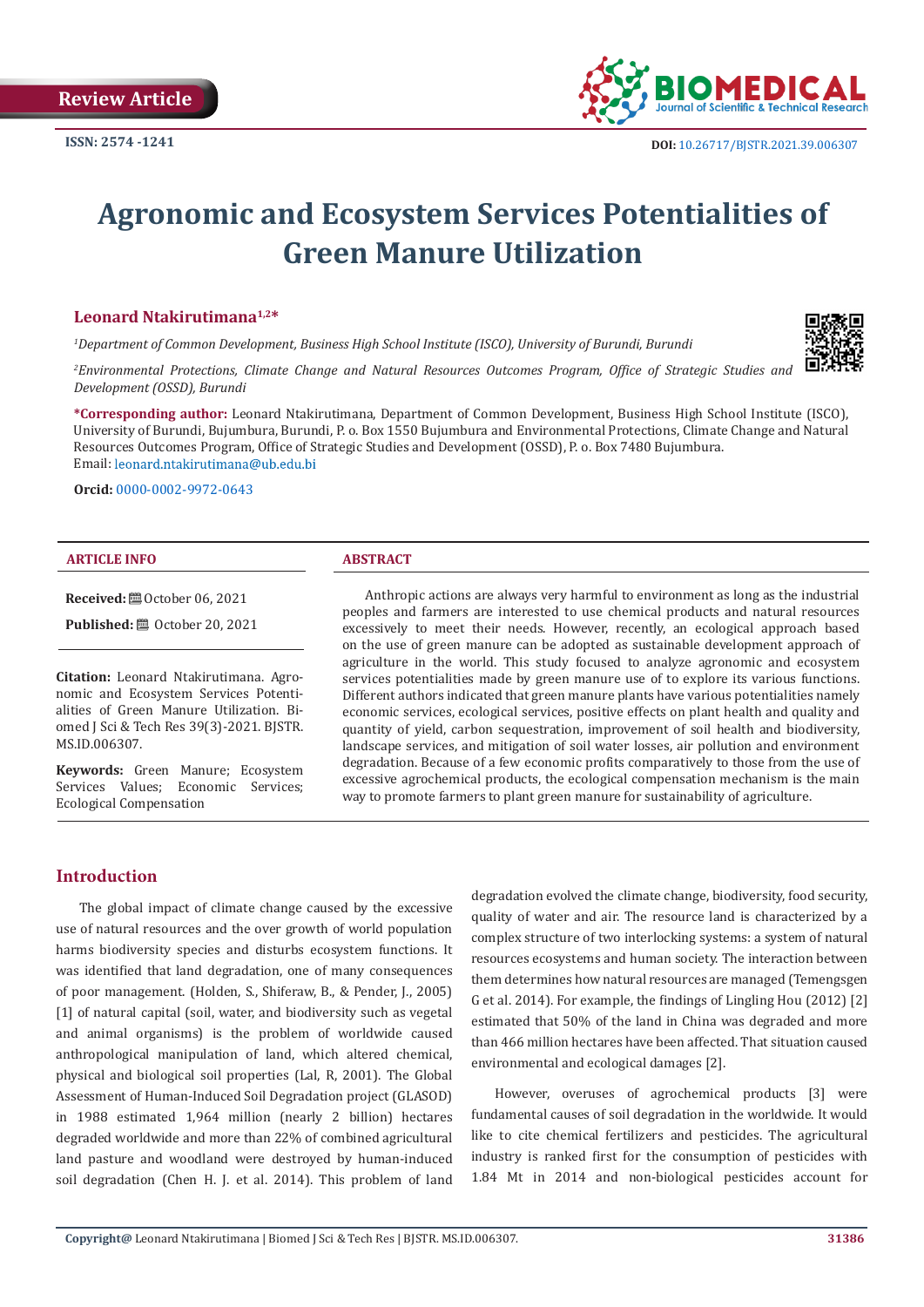91.78% in China [4]. Many researchers stated that green manure is useful to limit those negative effects of using of artificial products in agriculture. The world community would undertake maintaining soil fertility and biodiversity in order to assume the equilibrium between food supplies, the population growth and safe environment [5]. To reach this objective, many governments have undertaken different measures for conservation and sustainable use of biological diversity [6]. Operationally, many farmers must use green manure to limit the excessive application of chemical products in agriculture. The objective of this review is to give the answers to this big question: How green manure practices could perform farming production and environment damage?.

The environment scientists tried to complete the commitment of the States in implementing the convention on Biological Diversity universally acknowledged in 1992 by discovering that the use of green manure could be one of the solutions of land degradation, agricultural products quality and environment damage. This is why this review paper tried to give different explanations and details about various agricultural performances and ecosystems services provided by green manure. By definition, green manure is produced by ploughing leaves and roots of green plants at maturity into the soil. After a while, they become compost or green fertilizer [7]. According to some writers, green manures are the material of plant-incorporated into the field [7,8] and for others green manure is plants used to produce compost or green fertilizer [5]. That big question of research has been answered through reviewing numerous publications based on the benefits of using green manure. Methodologically, this review summarizes and discusses the finding from the following principal publications reviewed below: (Table 1).

#### **Table 1.**

| <b>Authors and Year of</b><br>publication         | <b>Ecosystem functions of green</b><br>manures                                    | <b>Title</b>                                                                                                                                                                    | Journal of publication                                                     |
|---------------------------------------------------|-----------------------------------------------------------------------------------|---------------------------------------------------------------------------------------------------------------------------------------------------------------------------------|----------------------------------------------------------------------------|
| Adrian, J. P. (1927) [5]                          | Ecological services (Maintain soil<br>biodiversity and fertility)                 | Green manuring principles and practice                                                                                                                                          | The Wiley Agricultural series. John<br>Wiley and sons, Inc.: New York, USA |
| (Ntakirutimana L. et al.<br>$(2019)$ [9]          | Economics services (Increase)<br>yields, reducing chemical fertilizers<br>spends) | Green manure planting incentive<br>measures of local authorities and farmers<br>'perceptions of the utilization of rotation<br>fallow for sustainable agriculture in<br>Guangxi | Sustainability journal of MDPI                                             |
| Anbukkarasi, V. and<br>Sadasakthi, A. (2016) [10] | Economic services (yield quality<br>and high net profit)                          | Effect of leguminous green leaf manures<br>and leaf extract on growth, yield, quality<br>and economics of bhendi                                                                | Indian Journal of Agricultural<br>Research                                 |
| (Piraneque Gmbasica N.V. et<br>al. (2018) [11]    | Ecological services (carbon<br>sequestration and soil organic<br>matter)          | Green manure: Alternative to carbon<br>sequestration in the typic ustipsamment<br>under semi-arid conditions                                                                    | Spanish Journal of soil science                                            |

### **Use of Green Manure**

According to Costanza Robert (1997) [12], the natural ecosystem services were defined as the benefits that the nature provided to humans through natural resources transformations into a low of essential goods and services [12]. In this way, green manure is used to fertilize degraded agricultural land and save biological diversity in the soil. To optimize the ecological and economic services value from green manure, farmers used diverse models of planting such as rotation fallowing, inter-cropping and double cropping. Those technologies improve ecosystem services, support agricultural production performance and safe environment.

The use of green manure contributes to maintain ecosystem systems and to give ecosystem services value to human interventions which aim to promote sustainable development. Green manuring increased the  $CO_2$  concentrations and providing biological-Nitrogen in the soil [13,14], soil shade, soil organic matter (SOM) and soil organic carbon (SOC) when turned into the

soil [14,15] as economic benefits [15], ecosystem services [7], and mitigation of pollution and beautify landscapes.

#### **Green Manure Species**

In the world, it is observed many kinds of green manure and cover crops those farmers use as green fertilizer in the fields for different reasons. However, the ryegrass (*Lolium perenne),* winter oilseeds (*Brassica napus ssp. oleifera var. biennis*), and winter rye (Secale cereale L.) were used in mixture to control the biomass and weeds and to increase crops yields in rotation crops [15]. In South Africa, according to the evaluation of green manure legumes have the potentiality to increase the crops yields in smallholder farms (Jude, J.O.O., 2011) [16]. It can be used in tropical region to increase the yield and agronomic performance of common beans [17]. Then, green manure plants play a significant role in farming systems management through its functions, such as the financial services, ecosystem/ecological services, and cultural landscape services functions [18] (Rovanovskaya A.A 2008).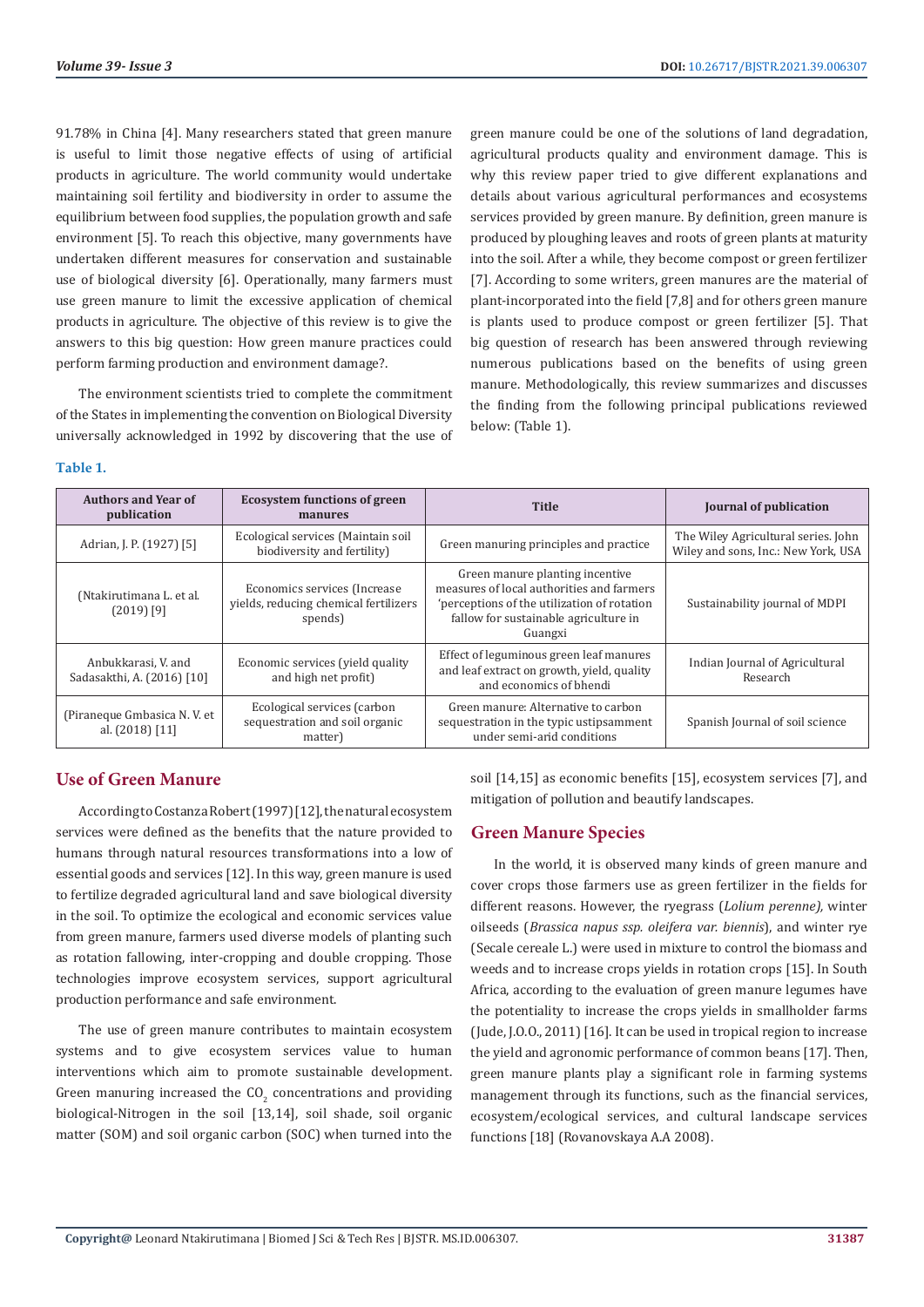#### **Economic Services Functions**

The practice of green manuring reduces the biomass, the density of the weeds, and increases at maximum the crop yields and the green manure crops could improve the health of soil when it was turning into the ground after maturity [7,8]. Green manure practices bring economic benefits [9] through reducing the costs of inputs of the farmers, increase yields. It is not easy to capture all of these gaps of costs during the process of the market transaction [19] without adapted scientific methods. It is observed the indirect effects of green manure practices on the cost of disease damages management (McGuire, A., 2016). With the incorporation of different leaves of green manure (*Abelmoschus esculentus*) in Bhendi cropping systems, the crops growth parameters performed well and yield quality, as well as high net profit and benefit-cost ratio were observed [20]. The evaluation of economic services of green manure is very important when the research needs to understand the contribution of green manure in ecosystem system. It is used different potential applications to evaluate the ecosystems services values namely the Life Cycle Assessment (LCA), Contingent Valuation Method (CVM), Willingness -To -Pay (WTP) and Willingness-To-Accept (WTA), bio-economic model (Wang T. et al., 2018), and economic benefits analysis [21]. Currently, those techniques of assessment were applied in environmental impacts assessment (EIA) [20]. Referencing to the capacity of fixing nitrogen, the low-cost nitrogen, a bio-fertilizer, is provided by green manure. Those plants are good patterns of wetland rice cultivation [22].

#### **Ecological Services**

Green manure crops have the potentiality to maintain ecosystem systems [9]. Ecosystem systems provide a variety of essential services, including water, air, and health, livelihood, and well-being (Barvanera Patricia Sandras Quijas, Karp Daniel S. et al., 2016). In France, near Toulouse and Orleans, crucifer's species, grown in the form of green manure (catch crops) released a large amount of mineral nitrogen (N) for later commercial crops and legumes cropped as green manure plants decreased the leaching of nitrates in extraordinary ways. The same authors indicated that mixing crucifers and legumes in farming systems was an operational solution to obtain multiples ecosystem services from both catch crops for providing nitrate and legumes for providing nitrogen as green manure services [23]. Specifically, Azolla, a tiny aquatic fern, was used as green manure in flooded rice planting [24]. Then, green manure crops can regulate multiples environmental problems such as pest and diseases control [25], carbon sequestration [18,26]. It contributes to water filtration mitigation, climate control [26], and beautification of the living environment. However, green manure improves air purification and quality of agricultural products [27,28] because conventional farming systems are the sources of Green Houses Gases (GHG) emissions [26].

### **Plant Health Improvement**

The weeds are unwanted plants that hosted pathogens (Rodgers V.L, Stinson K.A and Finzi A.C. 2008) and play a principal role in various ecosystems. Many of those weeds led to direct and indirect damages in farming ecosystems such as the losses of fertile agricultural lands, biodiversity, areas for grazing animals, and production of livestock, chocking of navigation and canals of irrigation and diminution of the availability of water in the rivers. However, green manuring, by adding carbon into the soil (Blumenthel, D. M. Jordan, N.R. and Russelle, M.P 2003), is one of the different sustainable farming systems which can successfully bring sustainable weed control for environmental, social, and economic benefits and wellbeing (Garnavel L and Natarajan S K 2014). Green manure /covers crops destroy weeds, which could theoretically act as causes of pathogen inoculum for crops and make returning accumulated nitrogen to the soil, reduced nitrogen leaching, avoid erosion, and improve soil structure [23]. In Pacific North-West of United States of America, the green manure (Cover crops, Mustard, Sudan grass, Lupine, and Marigold used as biological control and canola, Crambe, meadowfoam, Milkweed, seed meals organic amendment) reduced the nematode impact (*Meloidogyne chitwoodi*) on potatoes by 50-80%, provide nematode control comparable to fumigation and improve soil physical characteristics especially water infiltration and penetration of resources [29]. Then, green manure crops and cover crops, used as green manure, played a significant role in controlling diseases and nematodes, which harm cropping patterns.

#### **Carbon Sequestration**

Farming systems can be a source of dioxide of carbon  $(UQ_2)$ , and when it surpasses plant carbon fixation by photosynthesis,  $CO<sub>2</sub>$  contributes to climate variability. In 2002, Reicosky estimated that tillage of the soil led to carbon losses between 30% and 50 %. However, when farmers incorporated green manure crops into the soil, they captured CO<sub>2</sub> through the humification of soil organic matter (SOM) fractions after the mineralization process and the content of soil organic carbon (SOC) increased [11]. However, green manure displayed a significantly greater soil organic carbon (SOC) than the crops taken as a reference [30]. Thus, green manure crops and cover crops contain the potential capacity to sequestrate carbon and improve smallholder farmers resilience with minimum trade-offs [31]. Allowing a fallow period between two seasons of cropping can increase the soil organic carbon (SOC). Then, the SOC is an effective measurement to compensate for anthropogenic GHG emissions [11,32]. In this context, Yang (2014) found that green manuring is a management strategy for mitigating soil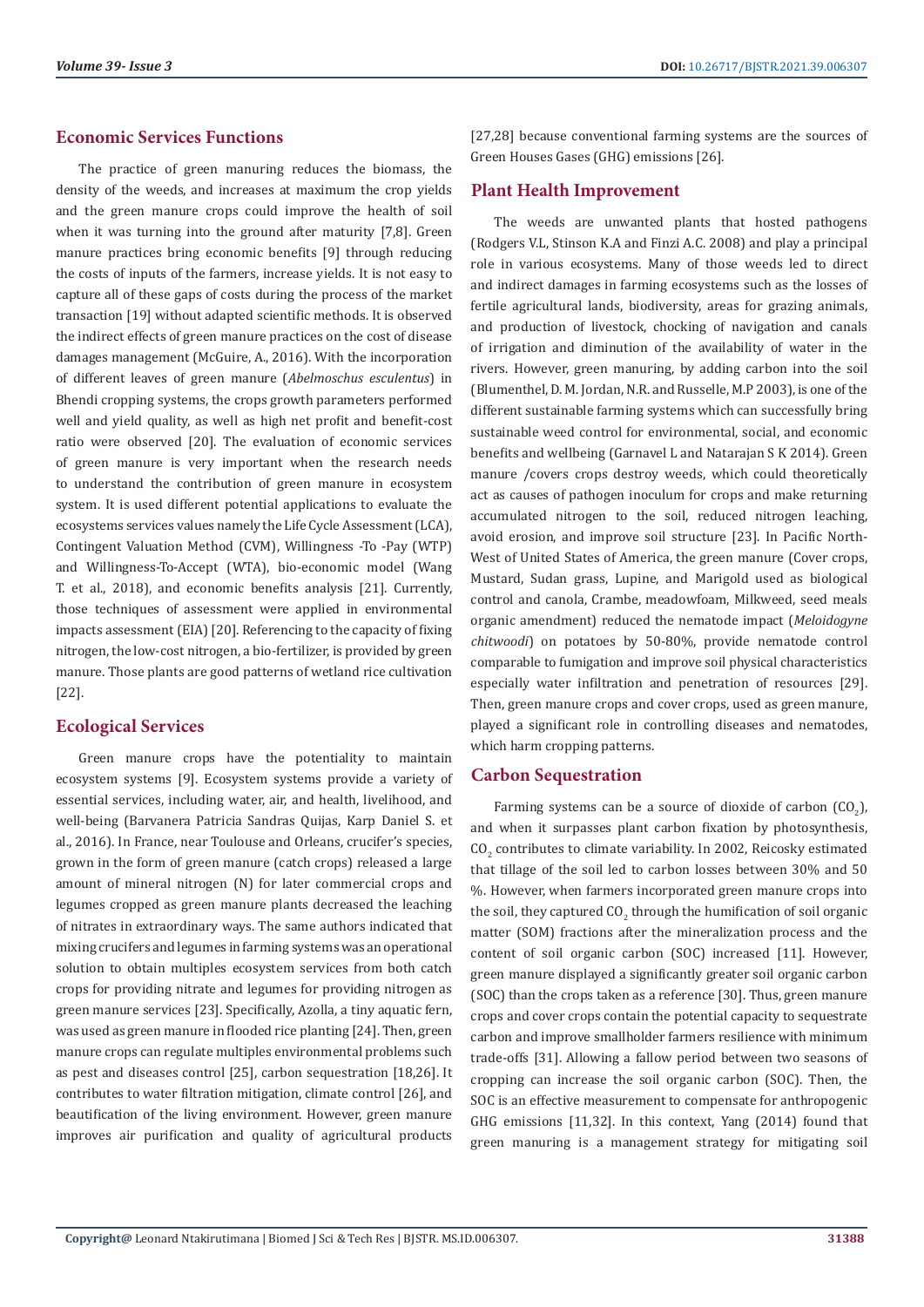degradation, increasing nutrient levels (nitrogen, carbon, and other micro-elements [33]. The same study indicated that green manure legumes increased significantly in the long term, the total carbon (C) and nitrogen (N), and the formation of the stable aggregate portion of the water measuring from 2 to 5 mm in the soil. Specifically, the nitrogen is the element of nutrients supplied chiefly by green manuring, since nearly all the soil, turning under the crop-legumes increased the nitrogen associated with organic matter [5].

#### **Quality and Quantity of Yield Improvement**

Reducing-cost-technology (RCT) consisted of the soil nontillage and decreasing nitrogen over-fertilizing doses with green manures before crop patterns. Those plants have high potential for restoration of soil fertility and enhancement of terrestrial crop production [34] and provided best profits compared with the other plants (Whitmore A. P. et al, 2000) [35], also contributed significantly to the nutritional demand of green manure legumes, thereby providing an agro-ecological and sustainable production [36]. The grazing of green manure, especially oat (Avena sativa). pea/oat (A. Sativa/Pisum sativum) contributed to improving the available nitrogen production in integrated crop-livestock systems [37]. This system of production of agriculture consisted of capturing ecological interactions among different systems of landuse, making agricultural ecosystems more proficient at cycling nourishment, preserved the natural resources and environment and improved the quality of the soil and enhanced biodiversity (Franzluebbers, A. J., 2007;) [26,38]. The green manure vetch (*Vicia villosa*) more affected the quality of biological maize (*Zea mays*) compared to that of fallow lands associated with organic fertilizers (phosphorus supplement) on in a field experiment of two years in central Italy [39]. The rotation of crops (Bullock, D.G., 1992) is one of the different modes of planting green manure that brings high yield of crops.

# **Mitigation of Soil Water Losses, Air Pollution, and Environmental Degradation**

Green manuring is one of the ways of moisture conservation in the soil. Thus, the adoption of moisture conservation techniques*, in situ*, was increasing the moisture availability. However, the growth of green manure crops after cereal harvesting had reduced infiltration from rainfall during the autumn season in Lituany of an average between 19.4 % and 21.7 % (2003) and between 7.0 % and 8.3% (2004) such as clover produced more biomass (0.407 g/m2) with more nitrogen (7.35 g/m2) when clover incorporated into the soil and it increased nitrogen concentration.

#### **Improvement Of Soil and Biodiversity's Health**

The soil organic matter (SOM) plays a central role in the function of farms and particularly in biologic farming [40] (Morton A. C., 2008). Green manure contributes, transformed by ploughing into the soil, to improve the physical and chemical properties and plant growth (Hrishan Chandra, 2005), [41,42]. Then, depending on its potential to fixe biological nitrogen, green manure legumes are providing nutrients to crops in cropping systems [43], The soil organic matter content is the home of millions of microorganisms which brooked down by bacteria and makes nitrogen available to plants (Pieters A.J 1927) [44]. The retention of plant nutrients (carbon, nitrogen, zinc, etc.) from organic inputs depends on the microbial community under environmental conditions [45,46] and bio-chars [47]. By using green manure, nitrogenous compounds and carbons are transformed by soil microorganisms into elements absorbed by crops [5]. In the plants, roots absorbed more nourishment concentration than shoots [48].

## **Why it is Necessary to Plant Green Manure in Agricultural Land?**

The green manure practices safeguarded biodiversity and provided ecosystem services to agricultural systems by transforming nitrogenous compounds and carbons into elements absorbed by the next crops (Thomas Oladeji Fabunmi et al 2012; Pieters A, J., 1927). In the study conducted by Zandvakili showed that the roots had higher concentrations of nourishments than shoots [36,48]. found that the use of native species of the Caatinga Biome could affect the nutritional demand of the Market of Garden Crops significantly, thus providing a form of agro-ecological and sustainable production. Consequently, soil fertility in organic matter is managed mainly by planting green manure. For example, China milk vetch (*Astragalus sinicus L*.) planted and mixed with chemical nitrogen fertilizer reduced the application of chemical fertilizer (Ma Yangin and Huang Guigin, 2019) and increased vield of rice by 28.7% in southern China (Qin, W. et al.2012) [49] and decreased seasonal methane (CH $_{4}$ ) flux in the mono-rice cultivation system [49]. When the application rate of milk vetch is increased, also, the yield and production of rice increased (Chang H. L., et al, 2010). The combined utilization of vegetable-green manure and phosphorus-enriched compost (P) can then be considered a reliable option for managing N and P fertility in the short and long term and maintaining plant needs [39]. Green manure and cover crops are well recognized in many systems of agriculture. The application of green manure in smallholdings provides multiples profits. Those benefits are nitrogen fixation, soil organic matter content, and weeds control, the management of disease and pests, and soil erosion control. It is a significant low-cost added-value to technological options that integrate the consideration of nature conservation and productivity of agriculture (Pratt, O.J., 2016).

# **Ecological Compensation is Needed to Support Planting Green Manure**

Although green manuring is one of good practices for sustainable development of agriculture, the increased cost of production of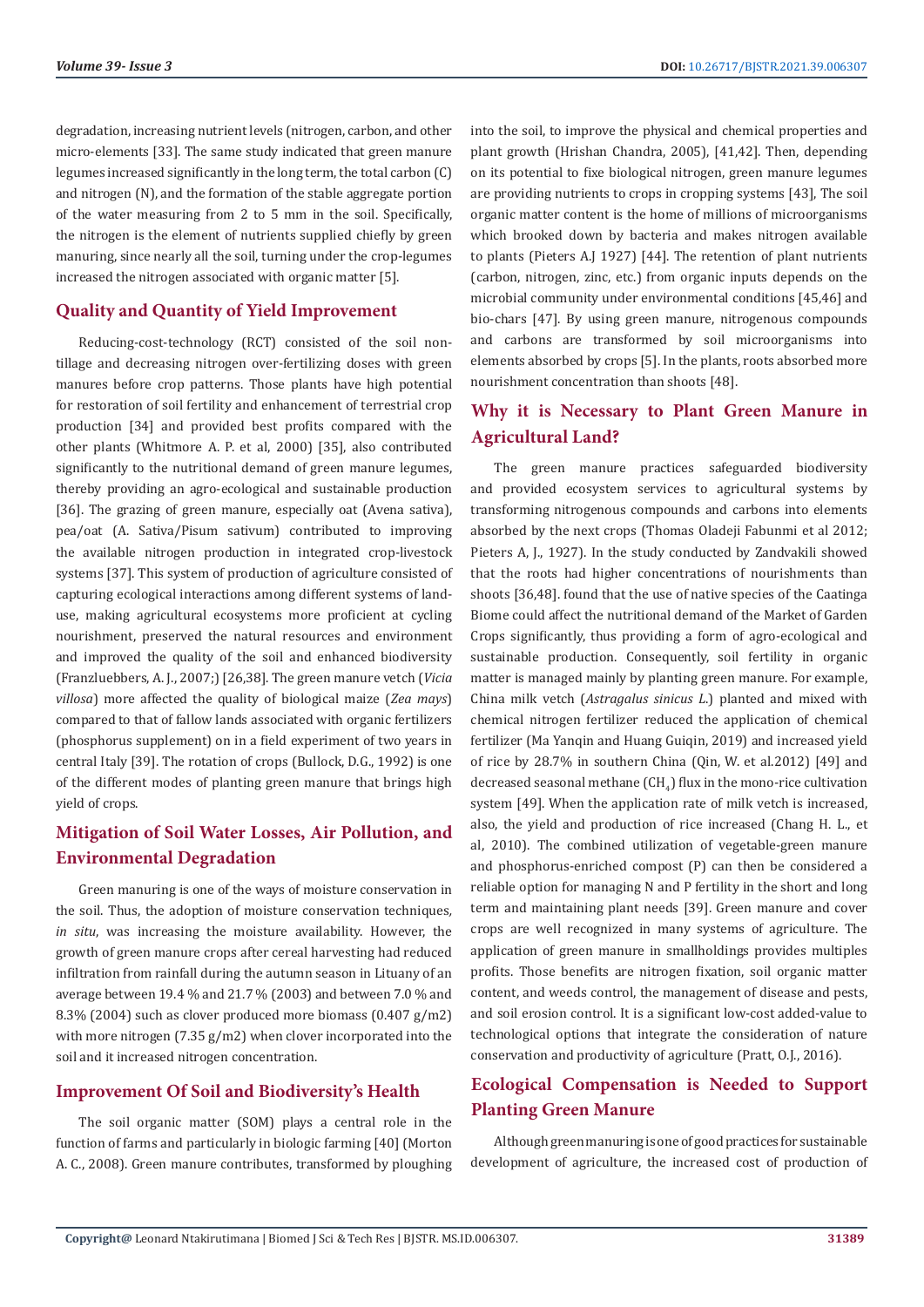green manure reduces the willingness of farmers to plant green manure. Another method to promote farmers to adopt green manure is ecological compensation [9]. The eco-compensation is an approach like a trade-off in which compensatory laws attribute different values of the benefits of ecosystem services or the damage of the loss of the natural environment. That compensatory act corresponding to those goods or services lost or gains by the environment. The compensatory law can be a mechanism to ensure the ecosystem services flow (restoration of resources, recreation, or conservation of nature) and maintaining the flow of natural capital on which depending on the economy. The eco-compensation policy aims to encourage people (He, K. et al. 2016) to participate in sustainable agriculture.

A study conducted in Spain showed that the eco-compensation practices in environmental impact assessment (EIA) is much fewer because of only 407 of 1302 records of decisions (RoDs) reviewed (31%) mention eco-compensation and only 117 of 1302 RoDs (9%) described the measures of compensation mechanism (Villaroya, A. and Puig, J., 2013. The Willingness-To-Accept (WTA) the eco-compensation standards for farmers of fallow winter wheat in Hengshui, Hebei province, was 0.00095\$/hm<sup>2</sup> [50]. Many factors affected significantly and positively the willingness of farmers to reduce pesticides, namely the farmers' environmental concern, cognition of pesticide residues, the quality of agroproducts interest, and controls of inputs. The study also noted that regulations and countermeasures and enhancing farmers' selfcontrol were essential to guide farmers toward environmentallyfriendly measures in agricultural production (Zhang L et al 2018). On the contrary, to initiate a Pigouvian-tax, tax paid by economic actors when their activities generate negative externalities implies to proceed of actors' Willingness-To-Pay (WTP) for the negative externalities from agriculture. A study carried out using a model of dynamic equilibrium to assess the effects of the welfare of subsidy estimated that the impact of Pigouvian-Tax on the intensity of financial support was negative (Yang, L. et al., 2018). The ecocompensation based on financial support could give added-value on the well-being of human, maintaining dynamic effects of ecosystems and nature conservation because the Pigouvian-tax alone cannot play a significant role to correct the most considerable externalities in the long-run (Dennis W. C. and Glenn C. L., 1980; Kohn, R. E., 1986) [51-55].

#### **Conclusion**

The use of green manure in agricultural fields brings various profits in terms of economic benefits and environmental safeguarding. However, green manure practices must be adopted as a new sustainable development approach of agriculture. The study reviewed various papers related to green manure benefits. It was observed that green manure technologies help farmers to various advantages namely economic benefits, carbon sequestration, nitrogen fixation, SOC content improvement, biodiversity safeguard, etc. Because of high ecosystems services values and few economic profits of farmers, an ecological compensation system could be adopted widely as a new sustainable development approach in farm systems.

#### **Conflict of Interest**

No conflict of interest with any institution/organization.

#### **References**

- 1. [Bishaw, Badege \(2001\) Deforestation and land degredation in the](https://www.researchgate.net/publication/236762846_Deforestation_and_Land_Degredation_in_the_Ethiopian_Highlands_A_Strategy_for_Physical_Recovery) [ethiopian highlands: a strategy for physical recovery. Northeast African](https://www.researchgate.net/publication/236762846_Deforestation_and_Land_Degredation_in_the_Ethiopian_Highlands_A_Strategy_for_Physical_Recovery) [Studies 8 \(1\): 7-25.](https://www.researchgate.net/publication/236762846_Deforestation_and_Land_Degredation_in_the_Ethiopian_Highlands_A_Strategy_for_Physical_Recovery)
- 2. Lingling Hou (2012) Soil degradation in China: implications for agricultural sustainability, food security, and the environment. Dissertation, Department of Agriculture and resources economics, Colorado states University.
- 3. [Luo Xiaojuan, Feng Shuyi, Liu Hongbin, Zhao Bo \(2019\) Large-Scale](https://www.researchgate.net/publication/330423951_Large-Scale_Grain_Producers) [Grain Producers' Application of Land Conservation Technologies in](https://www.researchgate.net/publication/330423951_Large-Scale_Grain_Producers) [China: Correlation Effects and Determinants. Sustainability 11\(2\): 441.](https://www.researchgate.net/publication/330423951_Large-Scale_Grain_Producers)
- 4. [Zhang L, Li X, Yu J, Yao X \(2018\) Toward cleaner production: what](https://www.cabdirect.org/cabdirect/abstract/20183391730) [drives farmers to adopt eco-friendly agricultural production?.Journal of](https://www.cabdirect.org/cabdirect/abstract/20183391730) [Cleaner Production 184: 550-558.](https://www.cabdirect.org/cabdirect/abstract/20183391730)
- 5. Adrian JP (1927) Green manuring principles and practice. The Wiley Agricultural series. John Wiley and sons, Inc.: New York, USA. Champman and Hall, Ltd: London, UK.
- 6. (1992) Convention of Biological diversity (1992) Handbook of the convention of biological diversity, Earthscan Publications LTD, London and sterling, VA. pp. 690.
- 7. [Fageria NK \(2007\) Green manure in crops production. Journal of Plant](https://www.researchgate.net/publication/249077542_Green_Manuring_in_Crop_Production) [Nutrition 30 \(5\): 691-719.](https://www.researchgate.net/publication/249077542_Green_Manuring_in_Crop_Production)
- 8. [Army TJ, Hide JC \(1959\) Effects of green manure crops on dryland wheat](https://www.readcube.com/articles/10.2134%2Fagronj1959.00021962005100040004x) [production in the Great Plains area of montana1. Agronomy journal](https://www.readcube.com/articles/10.2134%2Fagronj1959.00021962005100040004x) [51\(4\): 196-198.](https://www.readcube.com/articles/10.2134%2Fagronj1959.00021962005100040004x)
- 9. [Ntakirutimana Leonard, Fuduo Li, Xianlei Huang, Shu Wang \(2019\)](https://www.researchgate.net/publication/333096885_Green_Manure_Planting_Incentive_Measures_of_Local_Authorities_and_Farmers) [Green manure planting incentive measures of local authorities and](https://www.researchgate.net/publication/333096885_Green_Manure_Planting_Incentive_Measures_of_Local_Authorities_and_Farmers) [farmers 'perceptions of the utilization of rotation fallow for sustainable](https://www.researchgate.net/publication/333096885_Green_Manure_Planting_Incentive_Measures_of_Local_Authorities_and_Farmers) [agriculture in Guangxi, China, sustainability 11\(10\): 2723.](https://www.researchgate.net/publication/333096885_Green_Manure_Planting_Incentive_Measures_of_Local_Authorities_and_Farmers)
- 10. V Anbukkarasi, A Sadasakthi (2016) Effect of leguminous green leaf manures and leaf extract on growth, yield, quality and economics of bhendi [abelmoschus esculentus (l.) moench]cv.arkaanamika. Indian Journal of Agricultural Research 51(1): 9-16.
- 11. Piraneque Gambasica NV, A Guire Forero SE, Reis Lucheta A (2018) Green manure: Alternative to carbon sequestration in the typic ustipsamment under semi-arid conditions.
- 12. [Costanza R, D Arge R, De Groot R, Farber S, Grasso M, et al. \(1997\) The](https://www.researchgate.net/publication/229086194_The_Value_of_the_World) [value of the world's ecosystem services and natural capital. World](https://www.researchgate.net/publication/229086194_The_Value_of_the_World) [Environment 387\(6630\): 253-260.](https://www.researchgate.net/publication/229086194_The_Value_of_the_World)
- 13. [Becker M, Ladha JK, Ali M \(1995\) Green manure technology: potential,](https://link.springer.com/article/10.1007/BF00032246) [usage, and limitations. a case study for lowland rice. Plant & Soil 174\(1-](https://link.springer.com/article/10.1007/BF00032246) [2\): 181-194.](https://link.springer.com/article/10.1007/BF00032246)
- 14. Marufu G (2010) Role of green manure options in organic cropping systems. Dissertation of master degree, department of social science, University of SAS Katchenan, SAS katoom, Canada 126: 51.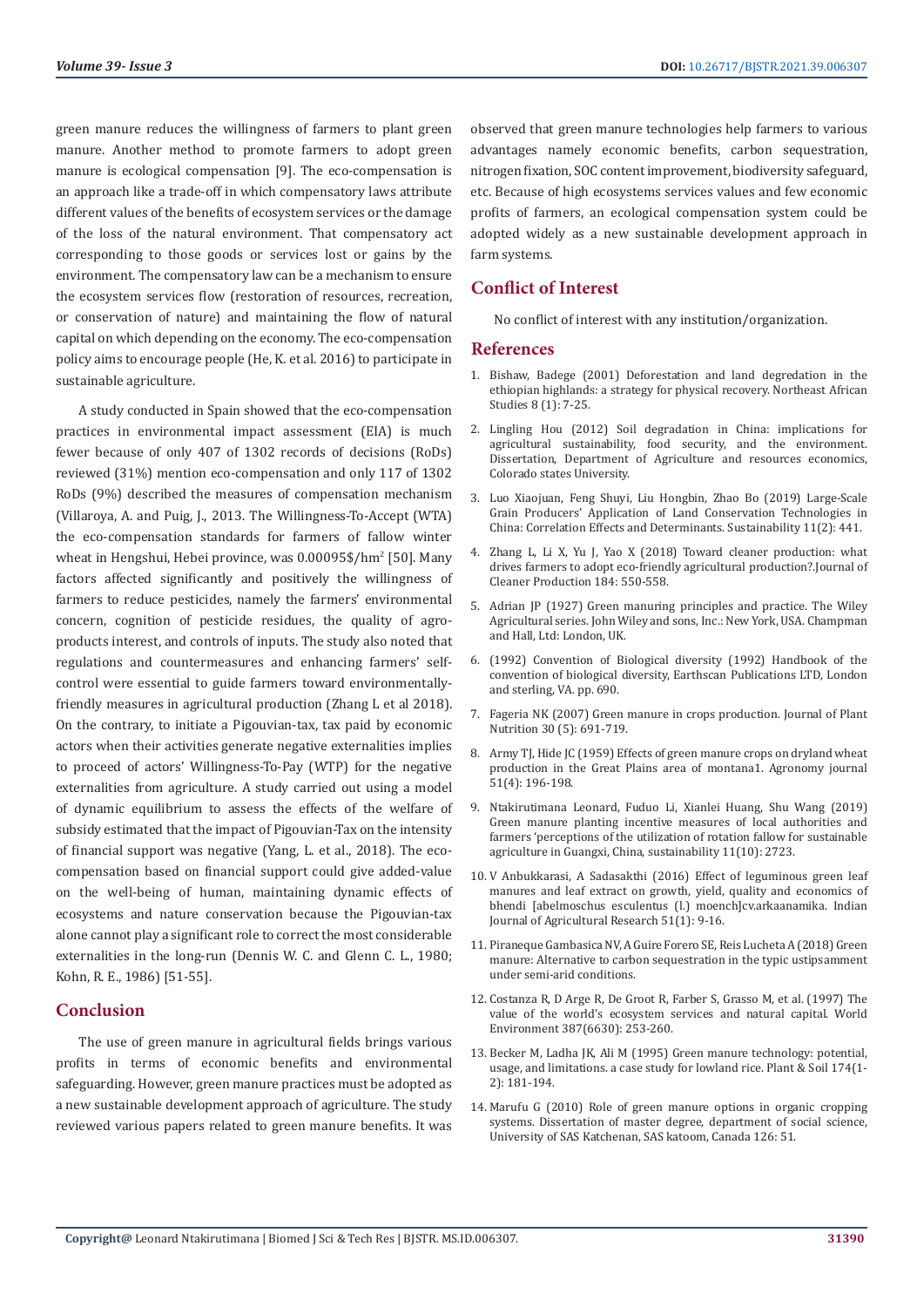- 15. Helena Madsen, Liina Talgre, Viacheslav Eremeev, Maarika Alaru, Karin Kauer, et al. (2016) Do green manures as winter cover crops impact the weediness and crop yield in an organic crop rotation? Biological Agriculture & Horticulture 32(3): 182-191.
- 16. [Matt Liebman, Rhonda L Graef, Daniel Nettleton, Cynthia A. Cambardella](https://www.researchgate.net/publication/259424573_Use_of_legume_green_manures_as_nitrogen_sources_for_corn_production)  [\(2012\) Use of legume green manures as nitrogen sources for corn](https://www.researchgate.net/publication/259424573_Use_of_legume_green_manures_as_nitrogen_sources_for_corn_production)  [production. Renewable Agriculture and Food Systems 27 \(3\): 180-191.](https://www.researchgate.net/publication/259424573_Use_of_legume_green_manures_as_nitrogen_sources_for_corn_production)
- 17. [Anderson Ferreira, Louis Fernando stone \(2013\) Green manure species](http://www.reserachgate.net/publication/257067783.)  [and sowing times effect on agronomic performance of common beans.](http://www.reserachgate.net/publication/257067783.)
- 18. Céline Bonnet, Zohra Bouamra-Mechemache, Tifenn Corre (2018) An Environmental Tax Towards More Sustainable Food: Empirical Evidence of the Consumption of Animal Products in France, journal of Ecological Economics 147: 86-61.
- 19. Scott JC, Janet MT (2013) Environmental economics and management theory, policy and applications, edition 6, southwestern Cengage Learning, USA: 588.
- 20. Reyns N, Casaer J, De Smet L, Devos K, Huysentruyt F, et al. (2018) Costbenefit analysis for invasive species control: the case of greater Canada goose Branta canadensis in Flanders (northern Belgium).
- 21. Xiang-Jie L, Guo-Lin LI, Mao L, Xiu-Yan Z (2017) the economic benefit analysis and effect of three intercrops on growth of tea seeding at different altitudes. Tillage & Cultivation.
- 22. Sirvastava Nitisha (2014) Taxonomic characterization and economic importance of lesser known green manure crops sesbaniacannabina poir, International research Journalof biological sciences 3(5): 85-88.
- 23. Antoine Couë[del, Lionel Alletto, H](https://www.researchgate.net/publication/321275788_Cover_crop_crucifer-legume_mixtures_provide_effective_nitrate_catch_crop_and_nitrogen_green_manure_ecosystem_services)élène Tribouillois, Éric Justes (2017) [Cover crop crucifer-legume mixtures provide effective nitrate catch crop](https://www.researchgate.net/publication/321275788_Cover_crop_crucifer-legume_mixtures_provide_effective_nitrate_catch_crop_and_nitrogen_green_manure_ecosystem_services)  [and nitrogen green manure ecosystem services. Journal of Agriculture,](https://www.researchgate.net/publication/321275788_Cover_crop_crucifer-legume_mixtures_provide_effective_nitrate_catch_crop_and_nitrogen_green_manure_ecosystem_services)  [Ecosystems and Environment 254: 50-59.](https://www.researchgate.net/publication/321275788_Cover_crop_crucifer-legume_mixtures_provide_effective_nitrate_catch_crop_and_nitrogen_green_manure_ecosystem_services)
- 24. Lumpkin TA, Plucknett DL (1982) Azolla as a green manure: use and management in crop production. Westview Tropical Agriculture 5.
- 25. McGuire A (2016) Mustard Green Manures. Washington State University Extension Publication FS219E. Washington State University.
- 26. Grosso SJ Del, Grant DW (2011) Reducing agricultural GHG emissions: role of biotechnology, organic systems and consumer behavior. Carbon Management 2(5): 505-508.
- 27. Ding X, Xue Y, Zhao Y, Xiao W, Liu Y, et al. (2018) Effects of different covering systems and carbon-nitrogen ratios on nitrogen removal in a surface flow constructed wetlands. Journal of Cleaner Production 172: 541-551.
- 28. [Kumar R, Mahajan G, Srivastava S, Sinha A \(2014\) Green manuring: a](https://www.researchgate.net/profile/Dr-Seweta-Srivastava/publication/267755531_Green_manuring_A_boon_for_sustainable_agriculture_and_pest_management_-_A_review/links/5459cf370cf2bccc4912ca37/Green-manuring-A-boon-for-sustainable-agriculture-and-pest-management-A-review.pdf)  [boon for sustainable agriculture and pest management – a review.](https://www.researchgate.net/profile/Dr-Seweta-Srivastava/publication/267755531_Green_manuring_A_boon_for_sustainable_agriculture_and_pest_management_-_A_review/links/5459cf370cf2bccc4912ca37/Green-manuring-A-boon-for-sustainable-agriculture-and-pest-management-A-review.pdf)  [Agricultural Reviews 35\(3\): 196-206.](https://www.researchgate.net/profile/Dr-Seweta-Srivastava/publication/267755531_Green_manuring_A_boon_for_sustainable_agriculture_and_pest_management_-_A_review/links/5459cf370cf2bccc4912ca37/Green-manuring-A-boon-for-sustainable-agriculture-and-pest-management-A-review.pdf)
- 29. Riga E, et al. (2004) Green manure Amendment and management of roots Knot nematodes on potatoes in Pacific North West of the USA, proceeding of the foundation of Fourth international congress of nematology: 151-158.
- 30. [Christophe Poeplau, Axel Don \(2015\) Carbon sequestration in](https://www.researchgate.net/publication/268485587_Carbon_sequestration_in_agricultural_soils_via_cultivation_of_cover_crops_-_A_meta-analysis)  [agricultural soils via cultivation of cover crops- A meta-analysis, Journal](https://www.researchgate.net/publication/268485587_Carbon_sequestration_in_agricultural_soils_via_cultivation_of_cover_crops_-_A_meta-analysis)  [of agriculture, ecosystems and environment 200: 33-41.](https://www.researchgate.net/publication/268485587_Carbon_sequestration_in_agricultural_soils_via_cultivation_of_cover_crops_-_A_meta-analysis)
- 31. Prayoga MK, Rostini N, Simarmata T, Setiawati MR, Stoeber S, et al. (2020) Is Green Manure (Azolla pinnata and Sesbania rostrata) a Climate-Resilient Strategy for Rice Farming?. In: Leal Filho W., Nagy G, Borga M, Chávez Muñoz P, Magnuszewski A (Eds) Climate Change, Hazards and Adaptation Options. Climate Change Management. Springer, Cham.
- 32. Dabin Zhang, Peng wei, Nazhao, Weidong Cao, Sui Qi Zhang, et al. (2019) Building up the soil carbon pool via the cultivation of green manure crops in the loess plateau of China. Geoderma 337: 425-433.
- 33. [Yang ZP, Zheng SX, Nie J, Liao YL, Xie J \(2014\) Effects of long-term winter](https://www.researchgate.net/publication/265129790_Effects_of_Long-Term_Winter_Planted_Green_Manure_on_Distribution_and_Storage_of_Organic_Carbon_and_Nitrogen_in_Water-Stable_Aggregates_of_Reddish_Paddy_Soil_Under_a_Double-Rice_Cropping_System) [planted green manure on distribution and storage of organic carbon](https://www.researchgate.net/publication/265129790_Effects_of_Long-Term_Winter_Planted_Green_Manure_on_Distribution_and_Storage_of_Organic_Carbon_and_Nitrogen_in_Water-Stable_Aggregates_of_Reddish_Paddy_Soil_Under_a_Double-Rice_Cropping_System) [and nitrogen in water-stable aggregates of reddish paddy soil under a](https://www.researchgate.net/publication/265129790_Effects_of_Long-Term_Winter_Planted_Green_Manure_on_Distribution_and_Storage_of_Organic_Carbon_and_Nitrogen_in_Water-Stable_Aggregates_of_Reddish_Paddy_Soil_Under_a_Double-Rice_Cropping_System) [double-rice cropping system. Journal of Integrative Agriculture 13\(8\):](https://www.researchgate.net/publication/265129790_Effects_of_Long-Term_Winter_Planted_Green_Manure_on_Distribution_and_Storage_of_Organic_Carbon_and_Nitrogen_in_Water-Stable_Aggregates_of_Reddish_Paddy_Soil_Under_a_Double-Rice_Cropping_System) [1772-1781.](https://www.researchgate.net/publication/265129790_Effects_of_Long-Term_Winter_Planted_Green_Manure_on_Distribution_and_Storage_of_Organic_Carbon_and_Nitrogen_in_Water-Stable_Aggregates_of_Reddish_Paddy_Soil_Under_a_Double-Rice_Cropping_System)
- 34. Ssenku JE, Nabyonga L, Kitalikyawe J (2021) Potential of Azolla pinnata R. Br. green manure for boosting soil fertility and yield of terrestrial crops in Uganda: a case study of *Eleusine coracana* (L.) Gaertn. J Crop Sci Biotechnol.
- 35. Maswada HF, Abd El-Razek UA, El-Sheshtawy ANA, et al. (2021) Effect of Azolla filiculoides on Growth, Physiological and Yield Attributes of Maize Grown under Water and Nitrogen Deficiencies. J Plant Growth Regul 40: 558-573.
- 36. Souza EGF, De Souza ARE, Soares EB, Barros AP, Da Silveira LM, et al. (2017) Green manuring with Calotropis procera for the production of coriander in two growing seasons. Journal of Ciencia E Agrotecnologia 41 (5): 533-542.
- 37. [Cicek H, Thiessen Martens JR, Bamford KC, Entz MH \(2014\) Effects](https://www.researchgate.net/publication/259118837_Effects_of_grazing_two_green_manure_crop_types_in_organic_farming_systems_N_supply_and_productivity_of_following_grain_crops) [of grazing two green manure crop types in organic farming systems:](https://www.researchgate.net/publication/259118837_Effects_of_grazing_two_green_manure_crop_types_in_organic_farming_systems_N_supply_and_productivity_of_following_grain_crops) [N supply and productivity of following grain crops. Agriculture,](https://www.researchgate.net/publication/259118837_Effects_of_grazing_two_green_manure_crop_types_in_organic_farming_systems_N_supply_and_productivity_of_following_grain_crops) [Ecosystems and Environment 190: 27-36.](https://www.researchgate.net/publication/259118837_Effects_of_grazing_two_green_manure_crop_types_in_organic_farming_systems_N_supply_and_productivity_of_following_grain_crops)
- 38. [Tanaka DL, Karn JF, Scholljegerdes EJ \(2008\) Integrated crop/livestock](https://pubag.nal.usda.gov/download/28793/PDF) [systems research: practical research considerations. Renewable](https://pubag.nal.usda.gov/download/28793/PDF) [Agriculture and Food Systems 23\(1\): 80-86.](https://pubag.nal.usda.gov/download/28793/PDF)
- 39. [Ciaccia C, Ceglie F, Tittarelli F, Antichi D, Carlesi S, et al. \(2017\) Green](https://www.scielo.cl/scielo.php?script=sci_arttext&pid=S0718-95162017000300015) [manure and compost effects on N-P dynamics in Mediterranean organic](https://www.scielo.cl/scielo.php?script=sci_arttext&pid=S0718-95162017000300015) [stockless systems. Journal of Soil Science and Plant Nutrition 17 \(3\):](https://www.scielo.cl/scielo.php?script=sci_arttext&pid=S0718-95162017000300015) [751-769.](https://www.scielo.cl/scielo.php?script=sci_arttext&pid=S0718-95162017000300015)
- 40. [Sharma P, Laor Y, Raviv M, Medina S, Saadi I, et al. \(2017\) Compositional](https://www.researchgate.net/publication/309636233_Compositional_characteristics_of_organic_matter_and_its_water-extractable_components_across_a_profile_of_organically_managed_soil) [characteristics of organic matter and its water-extractable components](https://www.researchgate.net/publication/309636233_Compositional_characteristics_of_organic_matter_and_its_water-extractable_components_across_a_profile_of_organically_managed_soil) [across a profile of organically managed soil. Geoderma 286: 73-82.](https://www.researchgate.net/publication/309636233_Compositional_characteristics_of_organic_matter_and_its_water-extractable_components_across_a_profile_of_organically_managed_soil)
- 41. Ding T, Yan Z, Zhang W (2021) Green Manure Crops Affected Soil Chemical Properties and Fungal Diversity and Community of Apple Orchard in the Loess Plateau of China. J Soil Sci Plant Nutr 21: 1089-1102.
- 42. Dos Santos Nascimento G, De Souza TAF, Da Silva LJR, et al. (2021) Soil physico-chemical properties, biomass production, and root density in a green manure farming system from tropical ecosystem, North-eastern Brazil. J Soils Sediments 21: 2203-2211.
- 43. [Edmilson JA, Cantarella H,](https://www.researchgate.net/publication/276494783_The_role_of_green_manure_nitrogen_use_by_corn_and_sugarcane_crops_in_Brazil) Gláucia Ambrosano, Fábio Luis Ferreira [Dias, et al. \(2013\) The role of green manure nitrogen-use by corn and](https://www.researchgate.net/publication/276494783_The_role_of_green_manure_nitrogen_use_by_corn_and_sugarcane_crops_in_Brazil) [sugarcane crops in Brazil. Agricultural sciences 4 \(12\): 89-108.](https://www.researchgate.net/publication/276494783_The_role_of_green_manure_nitrogen_use_by_corn_and_sugarcane_crops_in_Brazil)
- 44. Zhou G, Chang D, Gao S, [Songjuan, Liang, Ting, et al. \(2021\) Co](https://pubag.nal.usda.gov/catalog/7335617)[incorporating leguminous green manure and rice straw drives the](https://pubag.nal.usda.gov/catalog/7335617) [synergistic release of carbon and nitrogen, increases hydrolase activities,](https://pubag.nal.usda.gov/catalog/7335617) [and changes the composition of main microbial groups. Biol Fertil Soils](https://pubag.nal.usda.gov/catalog/7335617) [57: 547-561.](https://pubag.nal.usda.gov/catalog/7335617)
- 45. [Dannehl T, Leithold G, Brock C \(2017\) The effect of C: N in the relation](https://www.researchgate.net/publication/321229478_The_effect_of_CN_The_relation_between_CUE_and_ratios_on_the_fate_of_carbon_from_straw_and_green_manure_in_soil_The_effect_of_CN_ratios_on_the_fate_of_carbon_from_straw_and_green_manure) [between cue and ratios on the fate of carbon from straw and green](https://www.researchgate.net/publication/321229478_The_effect_of_CN_The_relation_between_CUE_and_ratios_on_the_fate_of_carbon_from_straw_and_green_manure_in_soil_The_effect_of_CN_ratios_on_the_fate_of_carbon_from_straw_and_green_manure) [manure in soil, European Journal of Soil Science 68\(6\): 988-998.](https://www.researchgate.net/publication/321229478_The_effect_of_CN_The_relation_between_CUE_and_ratios_on_the_fate_of_carbon_from_straw_and_green_manure_in_soil_The_effect_of_CN_ratios_on_the_fate_of_carbon_from_straw_and_green_manure)
- 46. Costerousse B, Quattrini J, Grüter R (2021) Green manure effect on the ability of native and inoculated soil bacteria to mobilize zinc for wheat uptake (*Triticum aestivum* L.). Plant Soil.
- 47. Kassio M, Kathleen H, Kurt S, William K,Valdemar T (2017) Evaluating agricultural management effects on alachlor availability: tillage, green manure, and biochar. Agronomy 7(4): 64.
- 48. [Zandvakili OR, Ebrahim Zandi E, Hashemi M, Barker AV, Akbari P \(2017\)](https://www.tandfonline.com/doi/abs/10.1080/00103624.2017.1408819) [The Potential of Green Manure Mixtures to Provide Nutrients to a](https://www.tandfonline.com/doi/abs/10.1080/00103624.2017.1408819) [Subsequent Lettuce Crop, Journal of Communications in Soil Science and](https://www.tandfonline.com/doi/abs/10.1080/00103624.2017.1408819) [Plant Analysis 48\(19\): 2246-2255.](https://www.tandfonline.com/doi/abs/10.1080/00103624.2017.1408819)